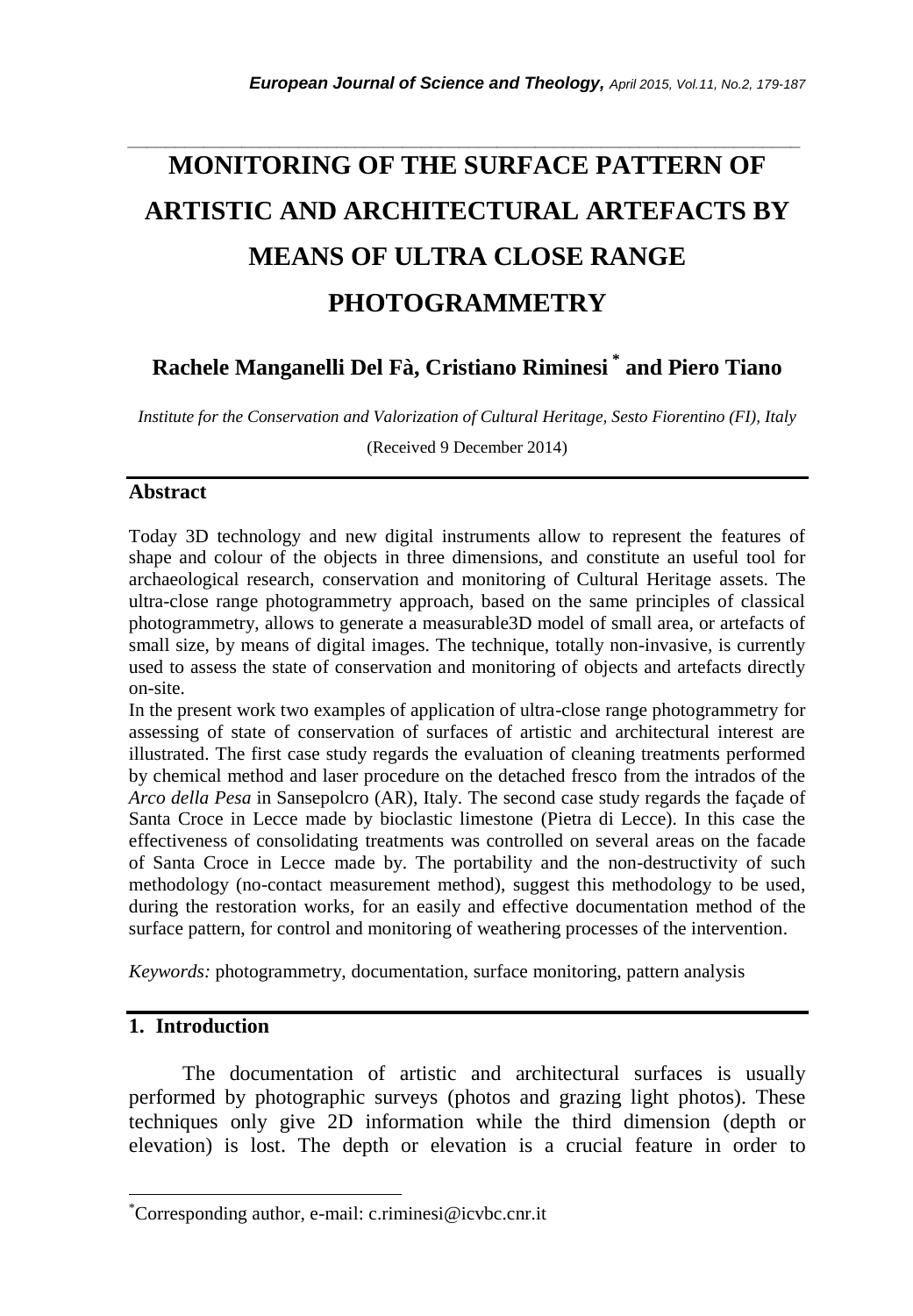investigate the surface pattern. 3D data can provide essential information for an early detection of any change, which is crucial to prevent irreversible damage. The laser scanner technique and photogrammetry are candidates to give this important information.

Digital photogrammetry is an image-based technique to obtain metric information of objects from their photographic images, the principal application of photogrammetry is the production of topographic maps (aerial photogrammetry).

Photogrammetry is often used in the field of Cultural Heritage to document the state of conservation of surfaces of objects of artistic and architectural interest. Surveys obtained by photogrammetric techniques provide models easily measurable, and allow highlighting dimensional variations occurring during natural ageing (physical-chemical processes).

The analysis of deformations of the wooden painting panels and canvas supports in relation to changes of environmental conditions (relative humidity and temperature) were already performed by a digital 3D surveying methods [1, 2]. The accuracy required for this surveying application is less than 1 mm while highest precisions (ranging from 1 to 100 µm) are required for a proper characterization of surface changes due to restoration operations, such as cleaning treatments or consolidating operations. Recent works focused on the 3D tool based on the 'shape-from-focus' technique [3] and ultra-close range photogrammetry [4], both for assessing of micro-morphological features during laser treatments to clean surfaces of artworks.

The cleaning intervention on painted surfaces is one of the most important and sometimes controversial stages of the restoration, because it can be a process that changes in irreversible way the surface if it is performed in no correct way. During the cleaning intervention, the restores have to decide, regarding to the patina (dirty, varnish, etc.), which are the optimal parameters of the cleaning process that allow the removal of undesired layers without damaging the underlying ones.

This topic is discussed in this paper, focusing on the use of ultra-close range photogrammetry to assess the amount of patina removed during a cleaning treatment.

The case study is a detached wall painting from the intrados of the Arco della Pesa in Sansepolcro (AR), Italy. The wall painting is dated from the 16<sup>th</sup>century, while the first detachment of the fresco was due to Leonetto Tintori around the mid-1950s.

The decorative cycle has been largely lost, only several fragments that frame the family crest of Altoviti are preserved. Today the paintings are housed at the Territorial Superintendent in Palazzo Pitti in Florence, and some of these have been moved for restoration interventions to the laboratories of Opificio delle Pietre Dure of Florence.

The second topic presented in this paper, concern the application of ultraclose range photogrammetry to assess consolidating treatments performed on stone substrate. It is clear that the assessment approach depends on the substrate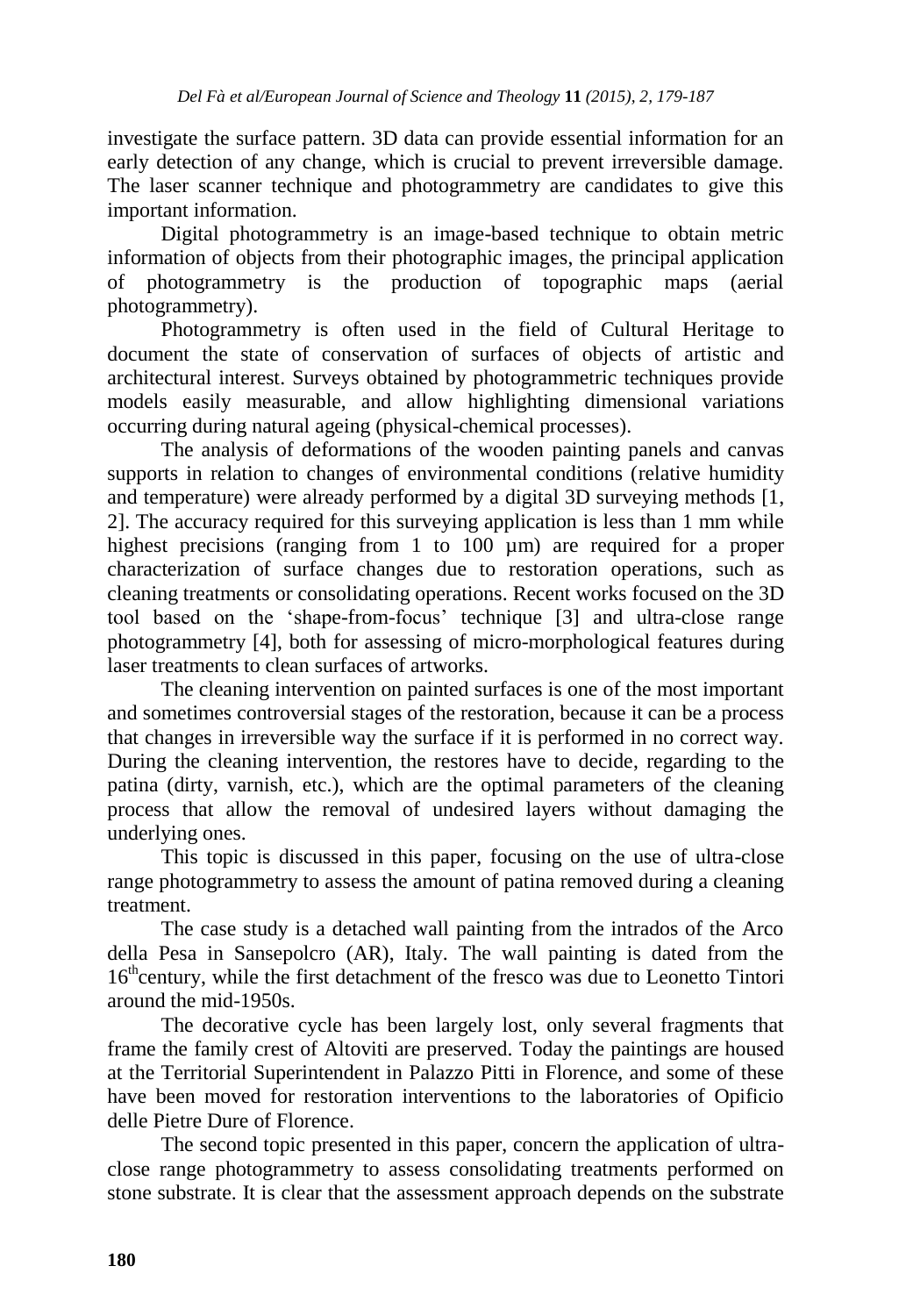if it is plaster or stone well as the type of applied product. On wall paintings the effect of the treatment is concentrated on superficial layers, while on stones the applied product must also penetrate in depth. In both case cases the surface texture must be evaluated to establish the effectiveness of the applied product, when it is no possible to use invasive tests, such as peeling test for example, the ultra-close range photogrammetry allows an assessment of the surface morphology.

This work introduces the possible application of ultra-close range photogrammetry for on-site evaluation of the effectiveness of cleaning treatments on frescoes and of the consolidating intervention on bioclastic limestone performed by ammonium oxalate and ammonium phosphate.

## **2. Materials and methods**

The ultra-close range photogrammetry is a non-destructive method useful for monitoring of surfaces after/during restoration activities, or of structural anomalies such as cracks, fissures and detachments of painted layer or small parts in unstable equilibrium.

The ultra-close range photogrammetry is based on the same principles of classic photogrammetry, but is applied to a different scale: this technique allows to generate a RGB points cloud of a surface acquiring only three images (or more if necessary), defined triplet, shooting from different angles, of the same area.

The sizes of the acquired area can vary from  $2 \text{ cm}^2$  to a maximum of  $20$  $\text{cm}^2$  with regard to the distance between the shots and the lens of the camera.



Figure 1. Micro-photogrammetry system (by Menci Software Srl., Arezzo, Italy).

The system (Figure 1) [5-8] is composed by a hardware part that consists in a motorized bar 260 mm long, and a digital reflex camera (Canon 7D) equipped with calibrated lens (28 mm or 60 mm depending from the target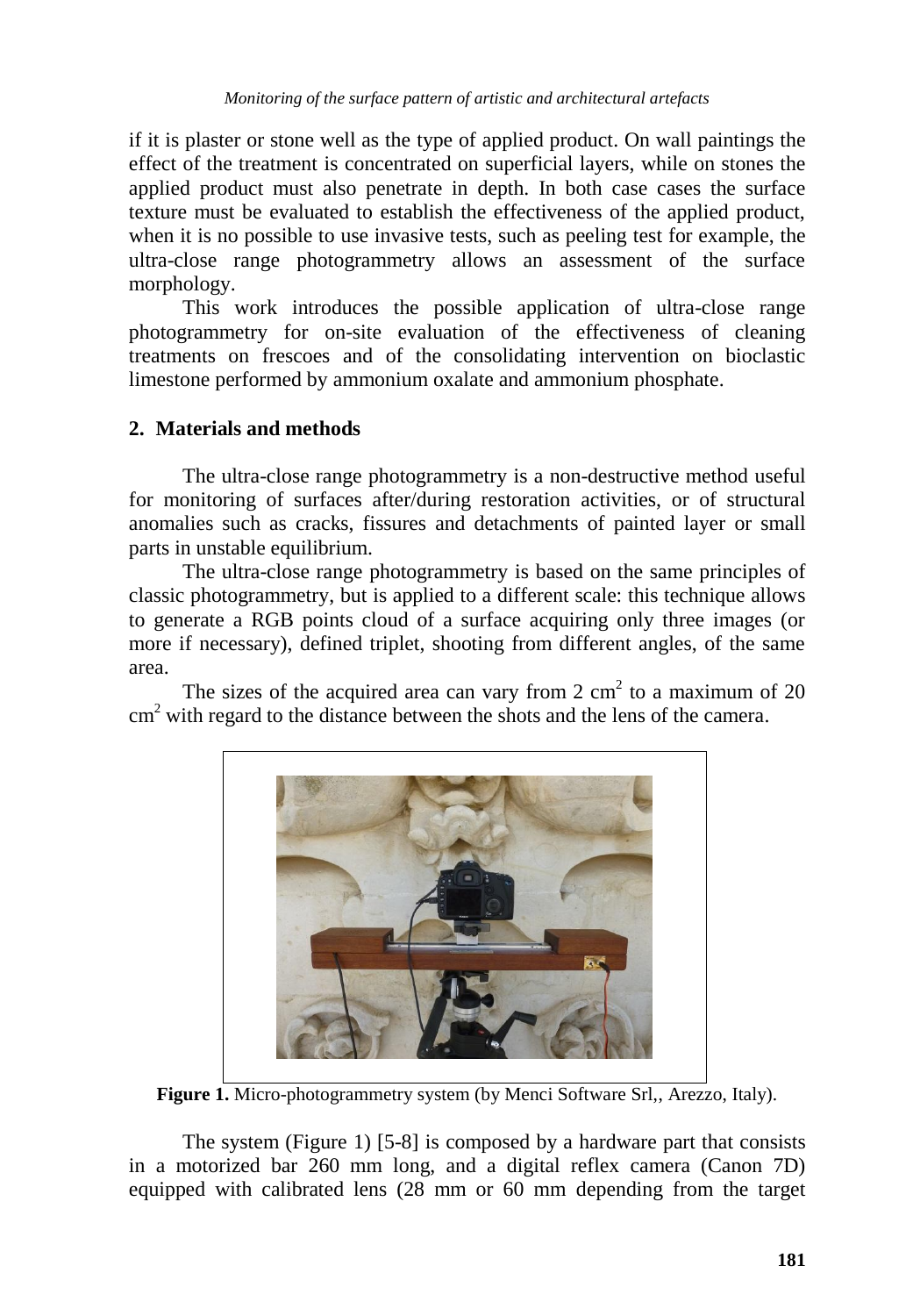sizes).The process of acquisition is controlled by a dedicated software that moves the camera along the bars and the acquisition parameters.

Once the area of interest was chosen, the program gives an automatic evaluation of the distance between the camera and the surface of interest, and suggests the better distance for the sequence shoots (*step*).

As soon as the shooting parameters were fixed, the system produces three shots of the same area, by moving the digital camera from right to left along the motorized bar.

The acquired images were then processed by a dedicated software that generate a points cloud through a specific algorithm. The generation process of the points cloud includes following steps:

- image rectification to eliminate geometrical and optical distortions,
- selection of the area that must be processed,  $\bullet$
- $\bullet$ definition of the step resolution value,
- production of the points cloud.

On the 3D model can be applied a texture (derive from photographic image) that permitted to appreciate the variations colour and the surface pattern.

By using commercial devices it is possible to choose different focal lengths, e.g. the use of a 28mm lens allows the reconstruction of larger areas after the acquisition of multiple shots, the single models are mosaicked in order to obtain a single one.

In order to align several individual models, at least five homologous points on the surface must be selected, trying to arrange them consistently over the entire surface, the software will automatically rotate, move, and overlapped the single models. If it is not possible recognize homologous points on surfaces, as is the case for homogeneous surfaces from the standpoint of colours or roughness, several markers can be fixed on the surface in order to facilitate the operations of overlapping.

Once the acquisition has been done and 3D model has been achieved, another specific software is used to generate the Digital Elevation Model (DEM) selecting a reference plane (UCS – Users Coordinate System) through the seeding points, and finally the metric information (i.e. the xyz data)can be extracted.

The analysis of the surface pattern is performed by a dedicated routine in Matlab [R. Manganelli Del Fà and C. Riminesi, *Sistema ultracloserangephotogrammetry per la conservazione dei Beni Culturali: principi di base, prestazioni e possibili applicazion (Ultra-closerangephotogrammetry tool for the conservation of Cultural Heritage assets: basic principle, performance and possible applications)*, IFAC-CNR TSRR, Firenze, in press]. The best accuracy in the xy plane is about  $\pm 40 \mu m$ , and about  $\pm 30 \mu m$  in elevation, these performances have been obtained with controlled light conditions.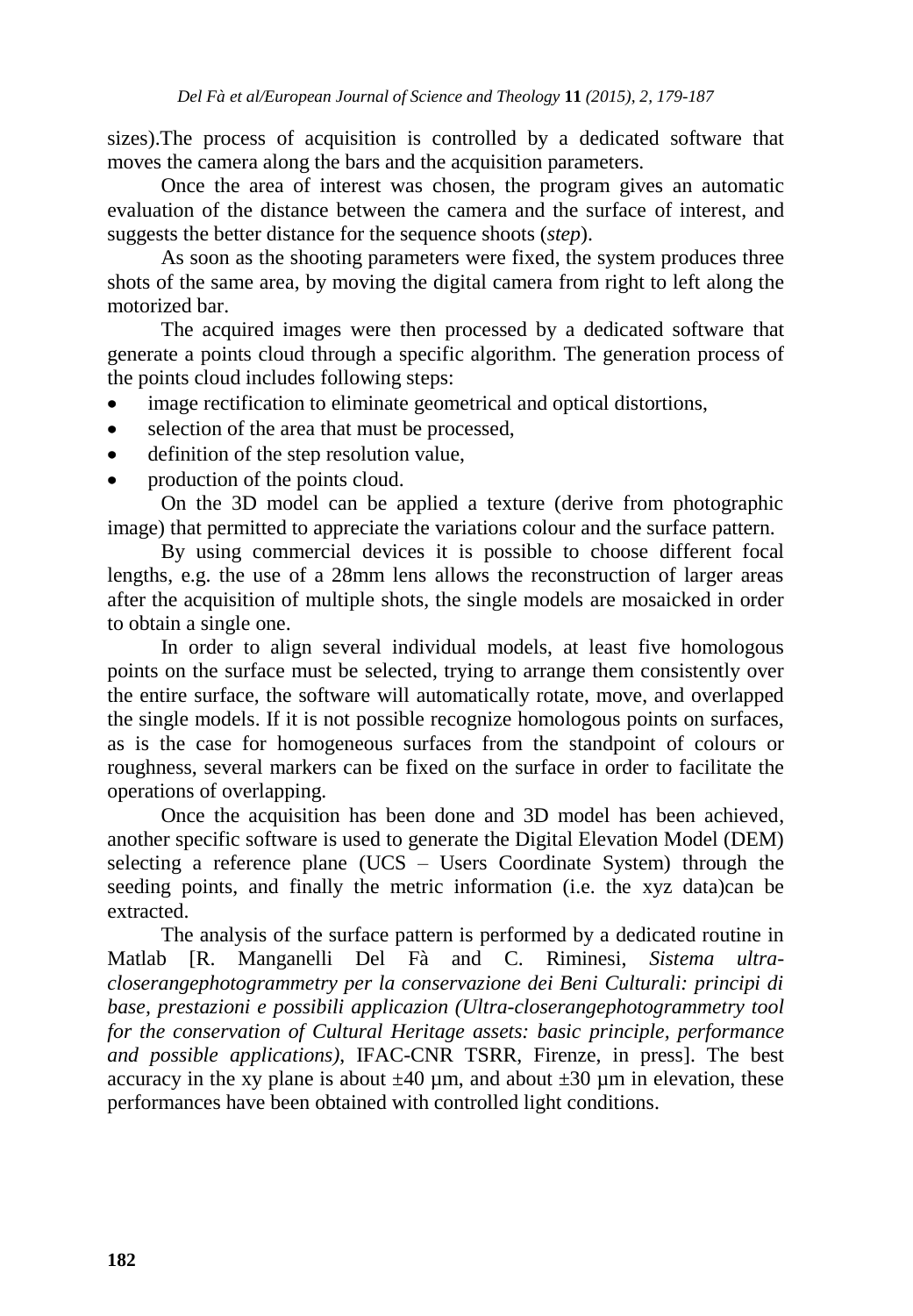## **3. Results and discussion**

#### *3.1. Assessment of cleaning treatments*

The ultra-close range photogrammetry was used to evaluate the thickness of the patina (calcium oxalate) removed by cleaning treatments from the painting layer of the detached fresco of the Arco della Pesa in Sansepolcro (AR), Italy. Three areas were chosen to compare the effectiveness of three different cleaning treatments (chemical, *Long Q-Switching laser* (LQS), and *Short Free Running laser* (SFR)) by the photogrammetry approach. Each area was divided in four sub-areas. One of the four sub-areas for each area was non-treated and dedicated for controlling (sub-area A). The others sub-areas were treated by a progressive cleaning procedure in 3 step each one with the same aggressiveness. For the subarea B was applied only one step of cleaning, for the sub-area C was applied two step of cleaning and at last for the sub-area D was applied 3 step of cleaning.



**Figure 2.** (a) The 3D sub-model arranged into a single one; (b) the graphic shows the thickness  $(\Delta z)$  of the removed as a function of the monitoring step; (c) a statistical evaluation of the roughness by boxplot.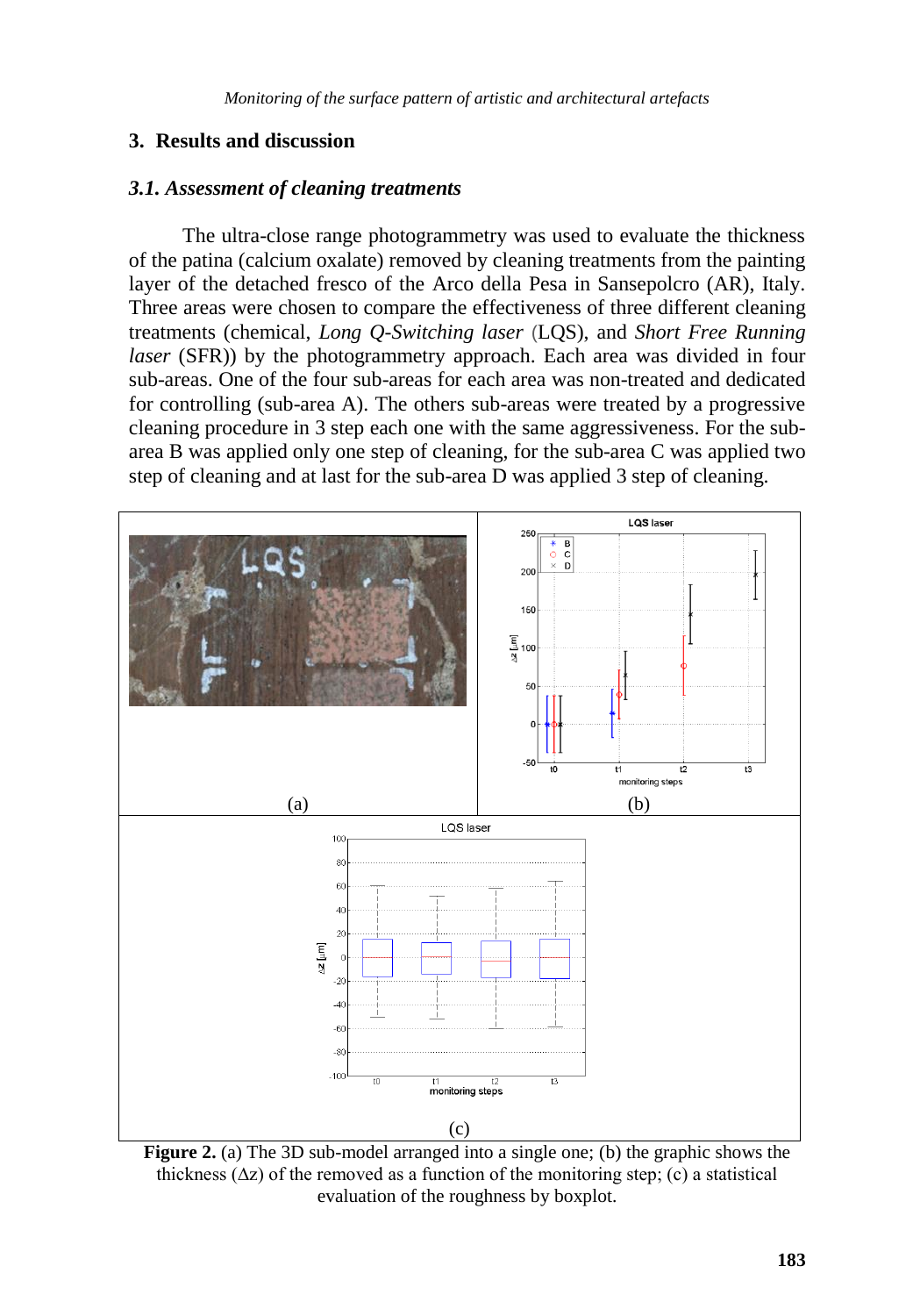The motorized bar was positioned at 320 mm from the surface painting, and the acquisition step was fixed to 16 mm (this value is congruent to the distance of the acquisition). Five shots were needed to cover all the cleaning area, and three 3D sub-model were generated, and arranged into single one model (Figure 2a).

For each treated area a single model was realized, and for each sub-area (A, B, C, and D), xyz coordinates of the surface have been exported. The points within the single areas (at  $t_0$ ) were used to create an interpolation plane (reference plane) to which were referred all points of the same area (B, C, and D).

The orientation of the reference plane respect to the acquisition plane of the camera was known. By evaluating the distance of each points of the treated sub-area from its reference plane, it was possible to determine the thickness of the material removed during each cleaning treatment phase.

On Figure 2b, the thickness (∆z) of the removed material is shown as a function of the control step (the error bar is equal to the root mean square). On the x-axis,  $t_0$  indicates the evaluation of the surface before of the treatment (reference), while  $t_1$ ,  $t_2$ , and  $t_3$  are related to the control after first, second, and third steps of cleaning, respectively.

The roughness is a descriptive parameter of the surface morphology and its control can help in the selection of the cleaning treatment. In Figure 2c is presented a statistical evaluation of the roughness by boxplot.

In descriptive statistics, a boxplot is a convenient way of graphically depicting groups of numerical data through their quartiles (the quartiles of a ranked set of data values are the three points that divide the data set into four equal groups, each group comprising a quarter of the all data). Boxplots may also have lines extending vertically from the boxes (whiskers) indicating variability outside the upper and lower quartiles. Boxplots display differences between populations without making any assumptions of the underlying statistical distribution: they are non-parametric. The spacing between the different parts of the boxplot helps to indicate the degree of dispersion (spread) and skewness in the data [R. Manganelli Del Fà and C. Riminesi, *Sistema ultracloserangephotogrammetry per la conservazione dei Beni Culturali: principi di base, prestazioni e possibili applicazion*].

This type of representation allows visualizing the dispersion of the surface's quotes with respect to the average value; such it is possible to estimate the surface roughness. For all the treatments, the Z-variation introduced by cleaning treatments is not very appreciable with respect to the initial pattern (time zero  $t_0$ ).

## *3.2. Assessment of the effectiveness of consolidating treatments*

In this case the photogrammetry in ultra-close range configuration is used for assessing the effectiveness of some consolidating treatments applied on the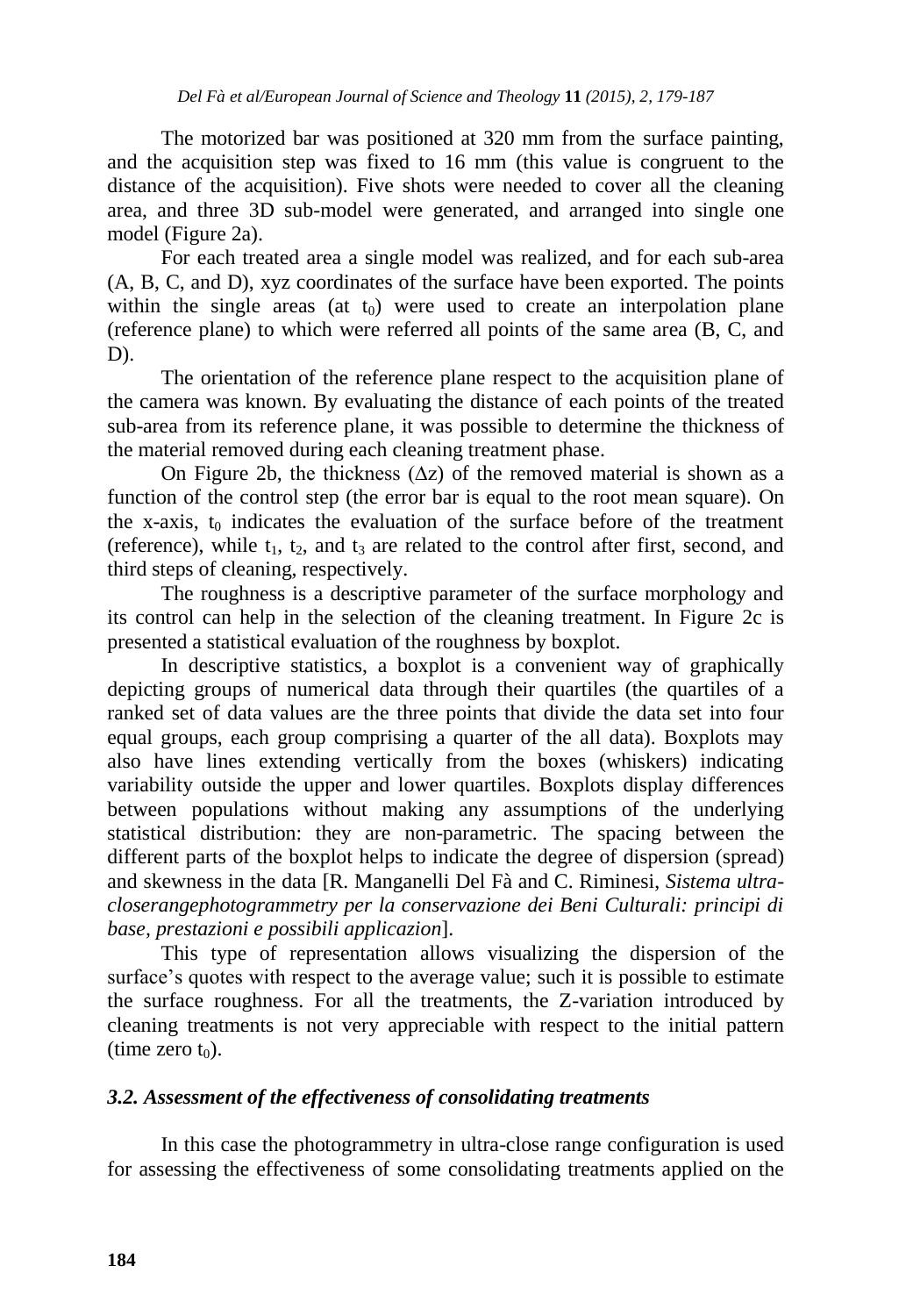facade of Santa Croce in Lecce realized with a bioclastic limestone (Pietra di Lecce).

Several areas with similar state of conservation are selected to comparing the performance of some consolidating products respect to non-treated areas.



**Figure 3.** (a) The reference area selected for the monitoring; (b) comparison of the elevation profile along the section AA' at different steps of monitoring respect to the initial condition  $(t_0)$ .



**Figure 4.** (a) The area treated with ammonium oxalate selected for the monitoring; (b) comparison of the elevation profile along the section AA' at different steps of monitoring respect to the initial condition  $(t_0)$ .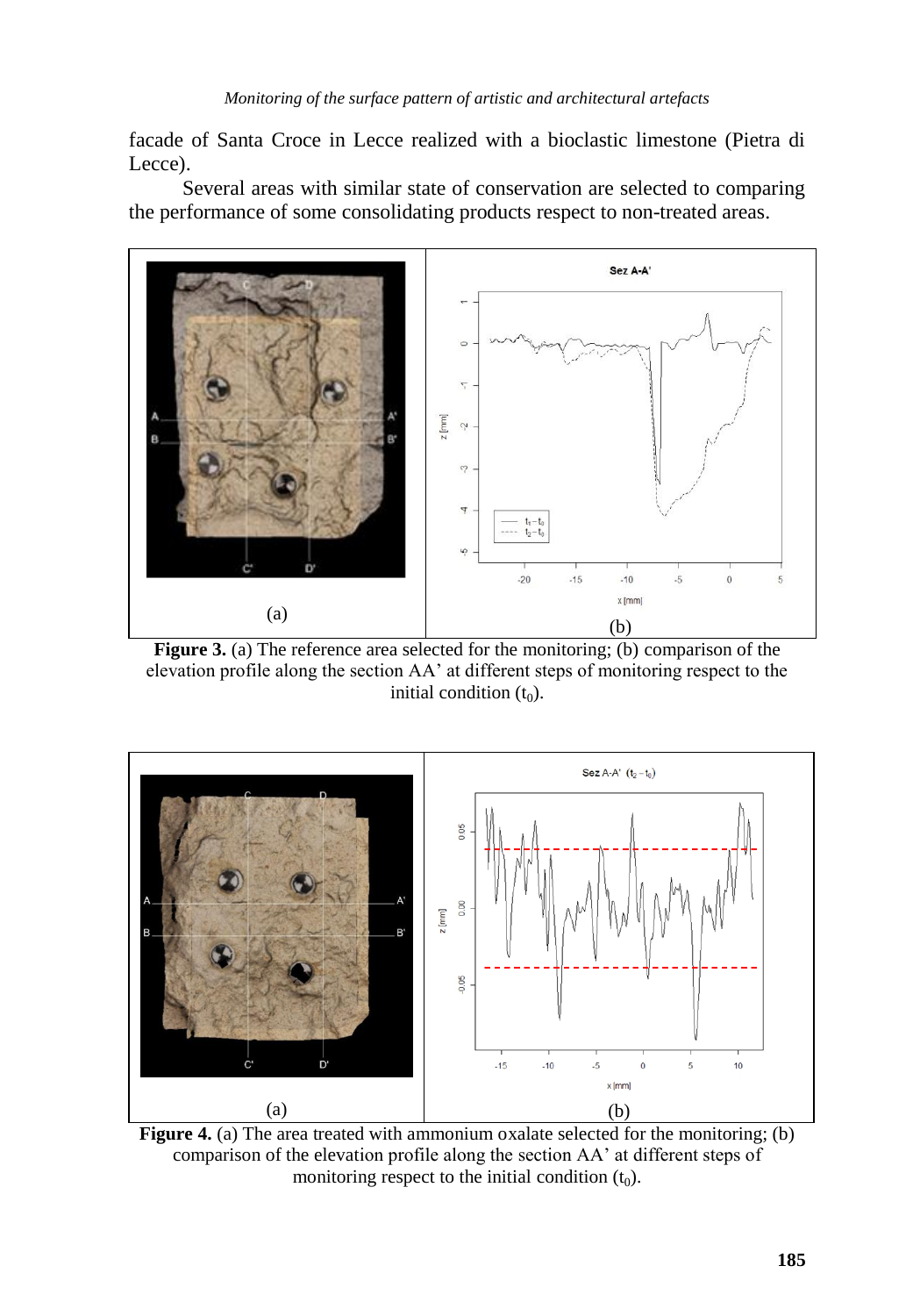The measures concerned the balustrade area and two different areas of the fastigium, each area was divided into three sub-area: one treated with ammonium oxalate, one treated with ammonium phosphate and a comparison of untreated.

The variations of the surface morphology were monitored at different times after the initial treatments  $(t_0)$ :  $t_1$  refers to the  $8<sup>th</sup>$  month, and  $t_2$  refers to the  $16^{th}$  month

The areas of interest were acquired with Macro lens from a distance 300 and 337mm, depending on the difficulty of positioning of the system. The distance between following shoots (*step*) between 15 and 17 mm, is depending on the distance acquisition.

All the acquired images were processed for generation of 3D models, using a resolution step of 10 pixel (1 pixel generated in the space for 10 each pixel of the image).

The patterns of the surfaces acquired by means of the photogrammetry at each monitoring step have been overlapped and the pattern differences elaborated. Some illustrative profiles are plotted in Figure 3 for the non-treated area and in Figure 4 for the area treated with ammonium oxalate.

Comparing the profiles at  $t_1$  and at  $t_2$  respect to the initial condition  $(t_0)$  it is clear the loss of material form the surface of the non-treated area (Figure 3a). For area treated with ammonium oxalate the differences are comparable with the precision error of the measurement (Figure 4a).

## **4. Conclusion**

The ultra-close range photogrammetry method and its possibility to be applied in monitoring surfaces of interest for the Cultural Heritage have been illustrated. The method allows, thorough the acquisition of three images by a commercial camera, to obtain metric information on the surface under investigation. The advantages due to the simplicity, the portability and its noninvasivity (no-contact measurement method), prospect this methodology to be used in usual restoration works for an easily and effective documentation of the surface pattern, for controlling and monitoring the weathering and restorations processes.

## **Acknowledgment**

The research activity has been partially co-founded by Region Tuscany in the framework of the project Tecon@BC (POR-CReO/FESR 2007-2013). The authors wish to thank the colleaguesof the Wall Paintings Department of the Opificio delle Pietre Dure di Firenze, and the Restoration firm working on the facade of Santa Croce in Lecce.